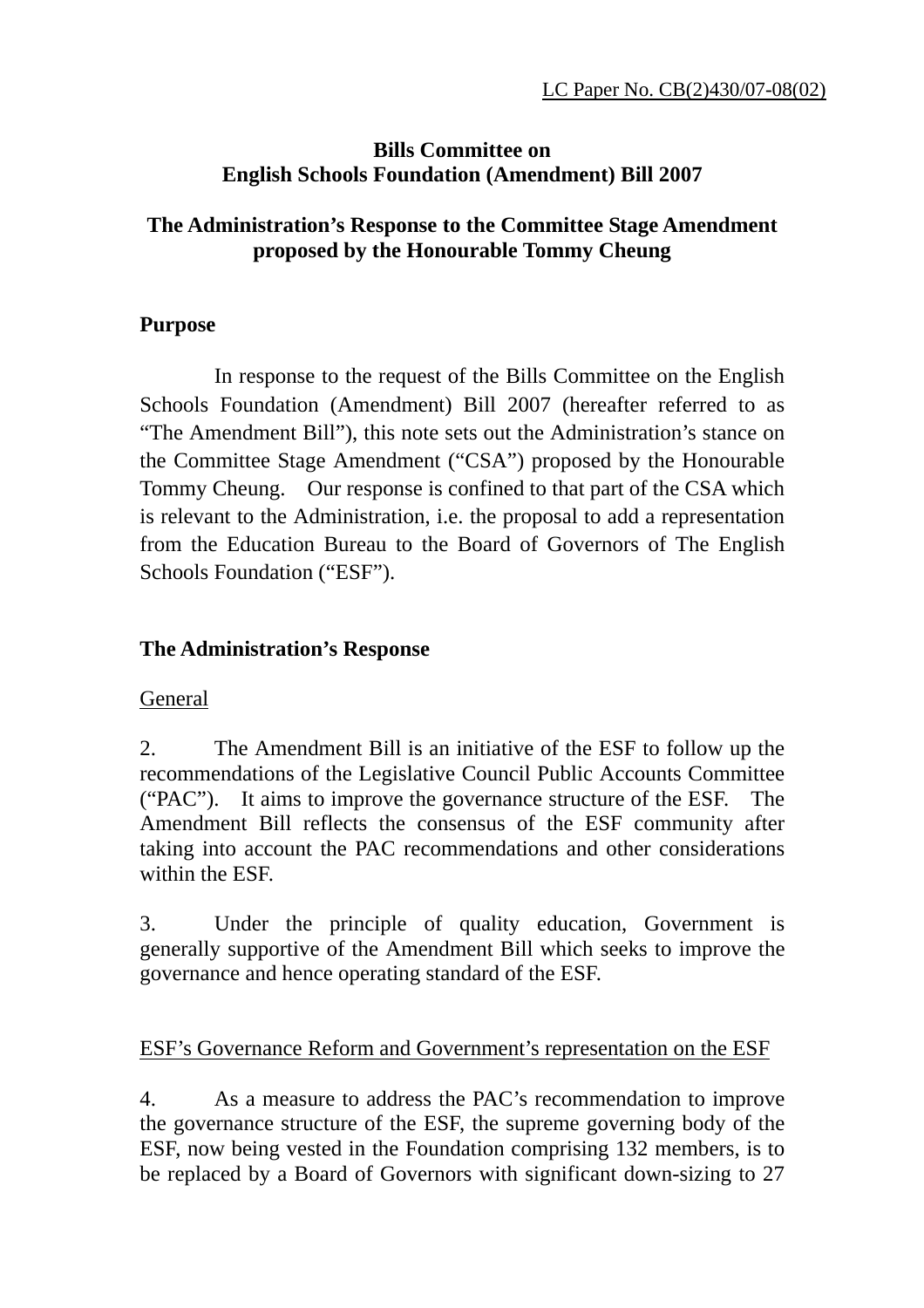members.

5. This bureau has been consulted as a current representative on the supreme body of the ESF. In the process we have made it clear that the Government should no longer be represented on the ESF's future governing body. Our views are set out as follows –

- (a) Premised on an established and widely-accepted policy that the Government should refrain from micro-managing individual schools, we should not seek representation on the boards of school sponsoring bodies or on the school management committees of schools (except for government schools operated by the Government and for which Government is the school sponsor).
- (b) As a matter of fact, having government representatives on the ESF's governing bodies is a unique arrangement which is not repeated in other school sponsors, irrespective of whether the school sponsors are operating schools fully/partially subsidized by the Government or operating private schools. For consistency, the same should apply to the ESF. This parity treatment is also important for underscoring the Administration's impartiality when monitoring the performance of schools operated by different school sponsors and dealing with their requests.
- (c) The current government representation on the ESF is historical by nature. It is implemented by Regulations of The English Schools Foundation which were made by the Foundation itself and were not subject to Government's approval. It should therefore not be regarded as a deliberate government measure.
- (d) We have assured the ESF that we value our partnership in promoting the delivery of quality education. Similar to our treatment of other school sponsors, Government's representation on the ESF's governing body is not a prerequisite for maintaining this partnership. We would continue to foster such partnership through other established channels.

6. The Administration is of the view that the proposed CSA to add representation from the Education Bureau to the Board of Governors of the ESF is neither justified nor consistent with our established practice. Should the CSA be moved and passed, it would have read-across